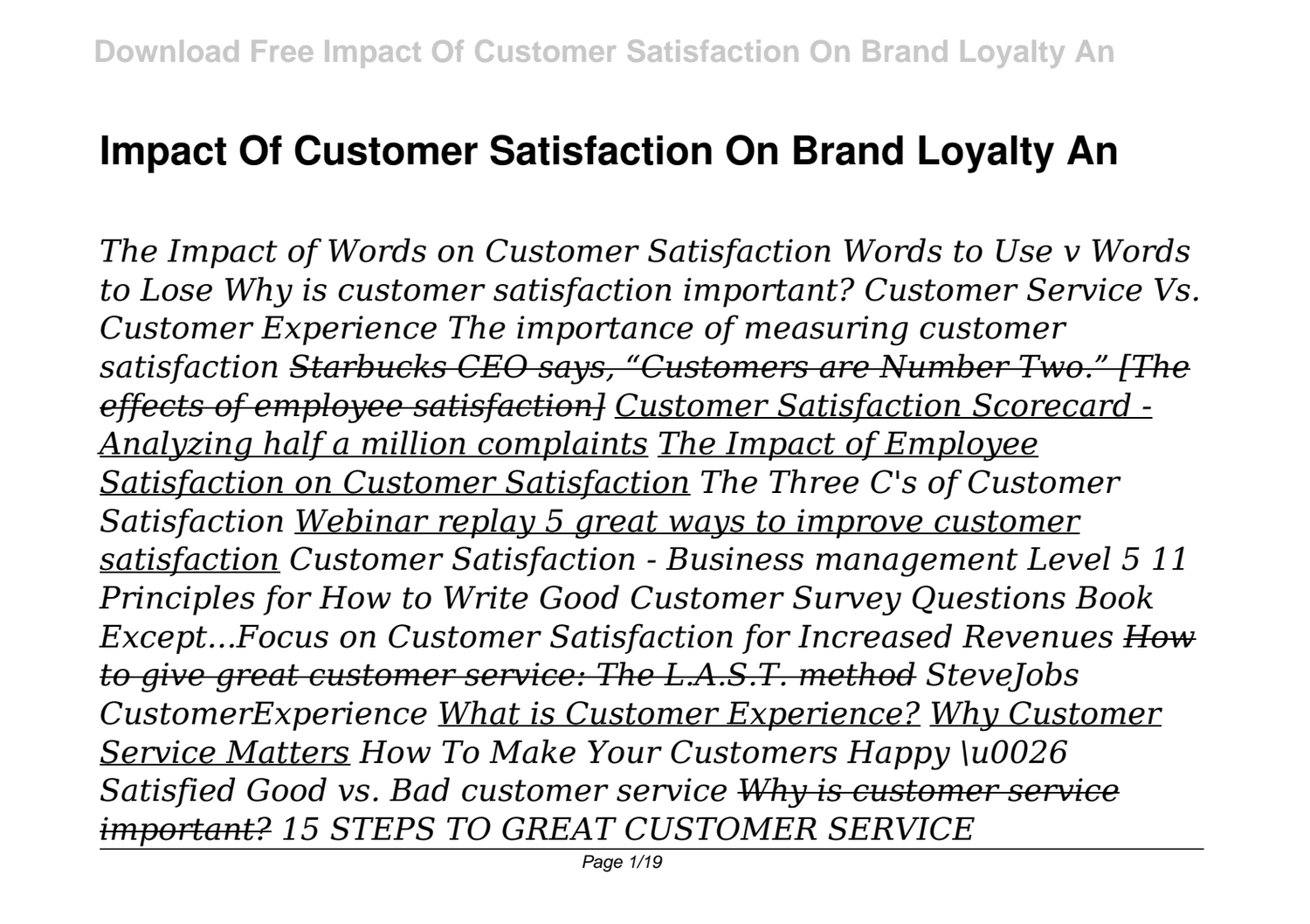*What's the Difference Between Employee Satisfaction and Employee Engagement*

*How to Increase Customer Satisfaction and SalesHow to Increase Customer Satisfaction, Brand Loyalty, and Gain Upsells Understanding Customer Satisfaction*

*Big Book of Buyer Behavior ResearchCustomer Satisfaction Approach in TQM How to Create Loyal Customers and Keep Customers Satisfied | Customer Retention Strategies Customer Satisfaction ( customer satisfaction survey )Cambridge ielts listening*

*Impact Of Customer Satisfaction On*

*Customer satisfaction doesn't just impact the business' bottom line, it also impacts team morale and retention rate. Businesses need money to survive. To make money, businesses need customers. Ideally, these customers are happy, tell their friends about you, and keep coming back.*

*The Importance of Customer Satisfaction | Customer ...*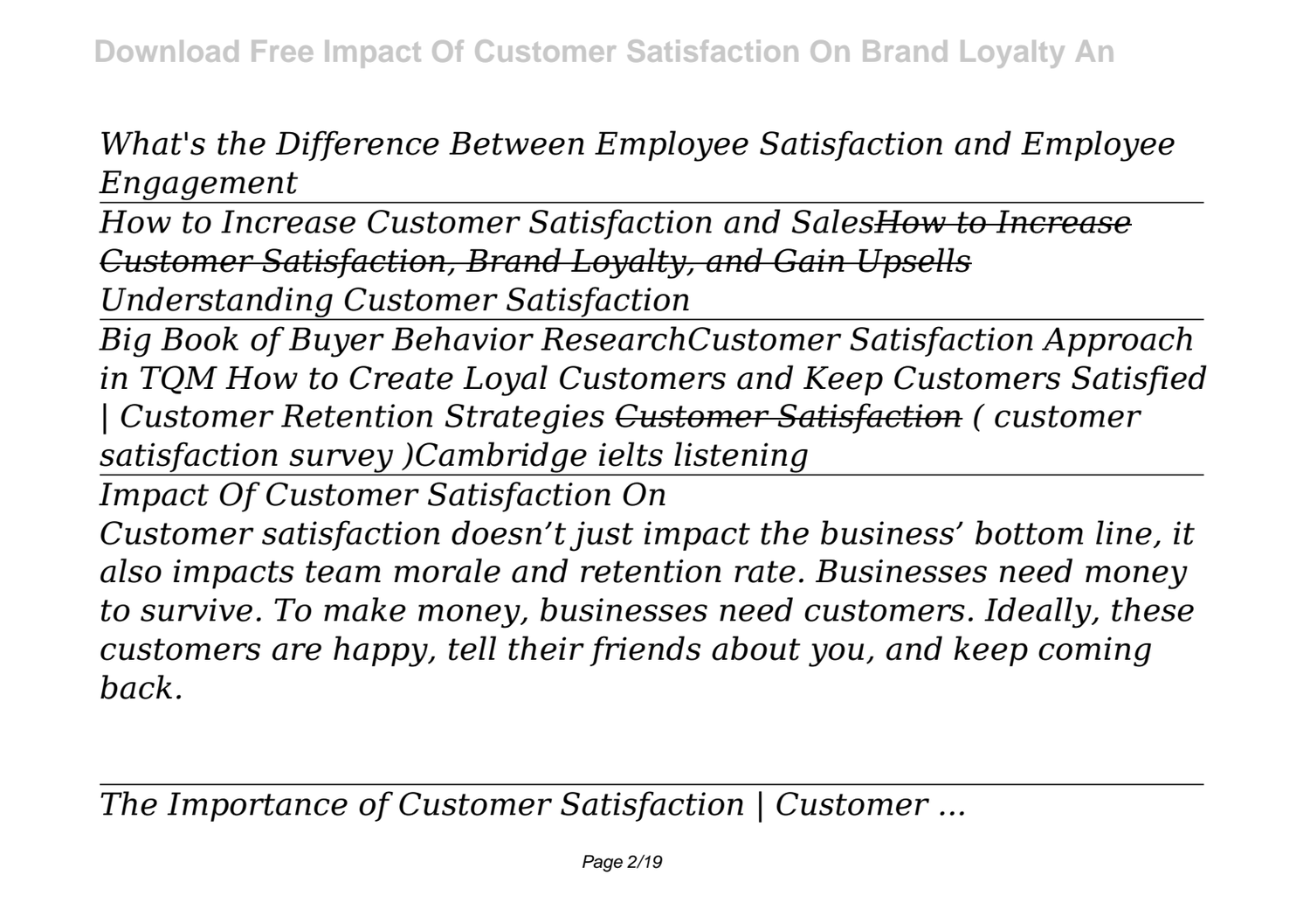*Customer satisfaction is important because it provides marketers and business owners with a metric that they can use to manage and improve their businesses. In a survey of nearly 200 senior marketing managers, 71 percent responded that they found a customer satisfaction metric very useful in managing and monitoring their businesses.*

*6 reasons why customer satisfaction is important In today's fast-paced business world, customer satisfaction is the new mainstream. Businesses of any size can connect to its customers via many channels — email, Facebook, Twitter, phone, live...*

*How Customer Satisfaction Impacts Your Business - Business ... Customer satisfaction is defined as a measurement that determines how products or services provided by a company meet customer expectations. Customer satisfaction is one of the most important indicators of consumer purchase intentions and loyalty. High-standard* Page 3/19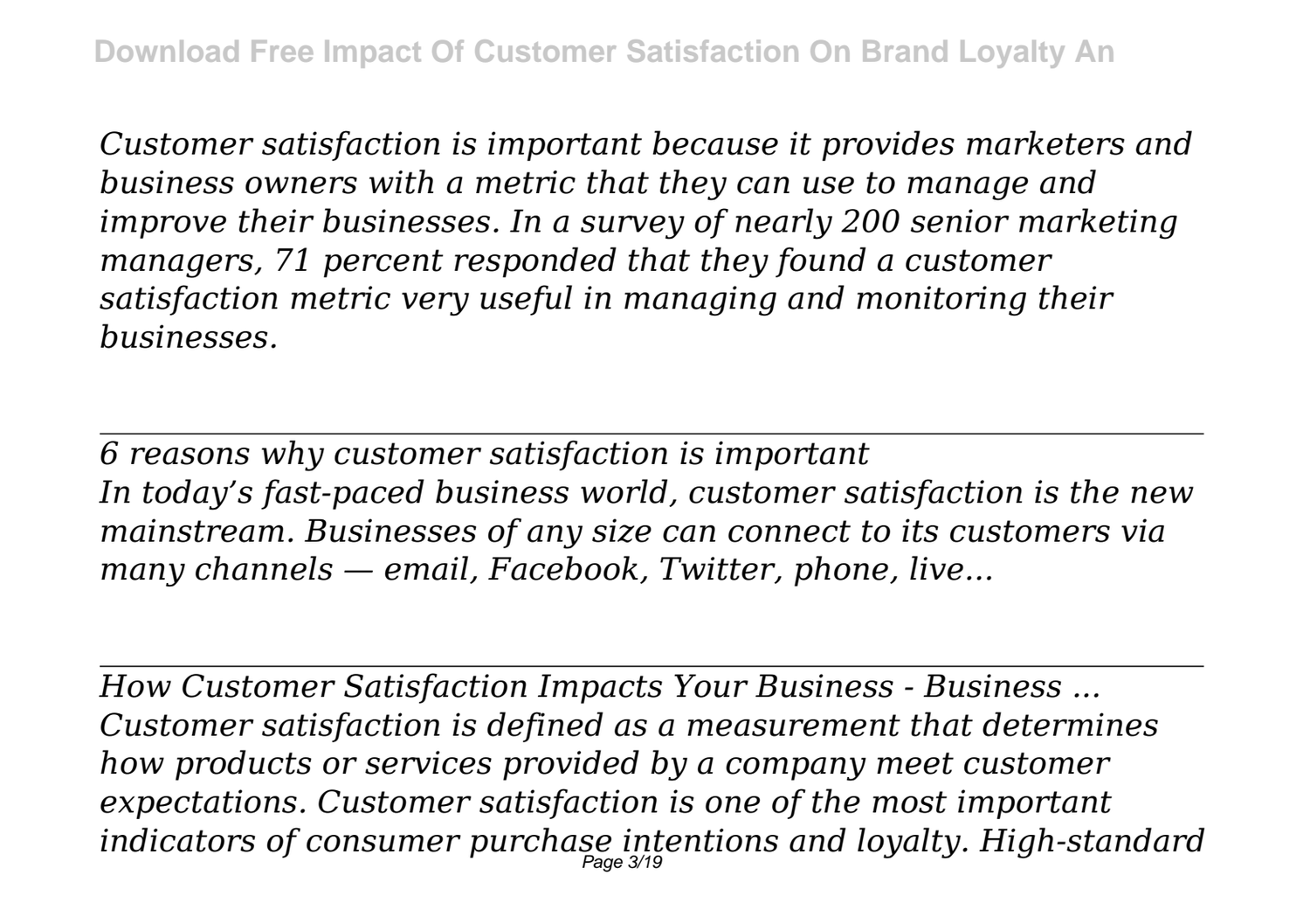*customer service can win your clients' hearts and make you recognizable within your target group.*

*Customer Satisfaction: That's Why It's Still Important in 2020 Accordingly, this study presents the first empirical and theoretical examination of the impact of customer satisfaction on future COS. The authors propose that while higher customer satisfaction can lower future COS, the degree to which a firm realizes this benefit depends on its strategy and operating environment. Analyzing almost two decades ...*

*Customer Satisfaction and Its Impact on the Future Costs ... Customer satisfaction does have a positive effect on an organisation's profitability. According to Hoyer and MacInnis (2001), satisfied customers form the foundation of any successful business as customer satisfaction leads to repeat purchase, brand loyalty, and positive word of mouth. Coldwell (2001): "Growth Strategies International (GSI)* Page 4/19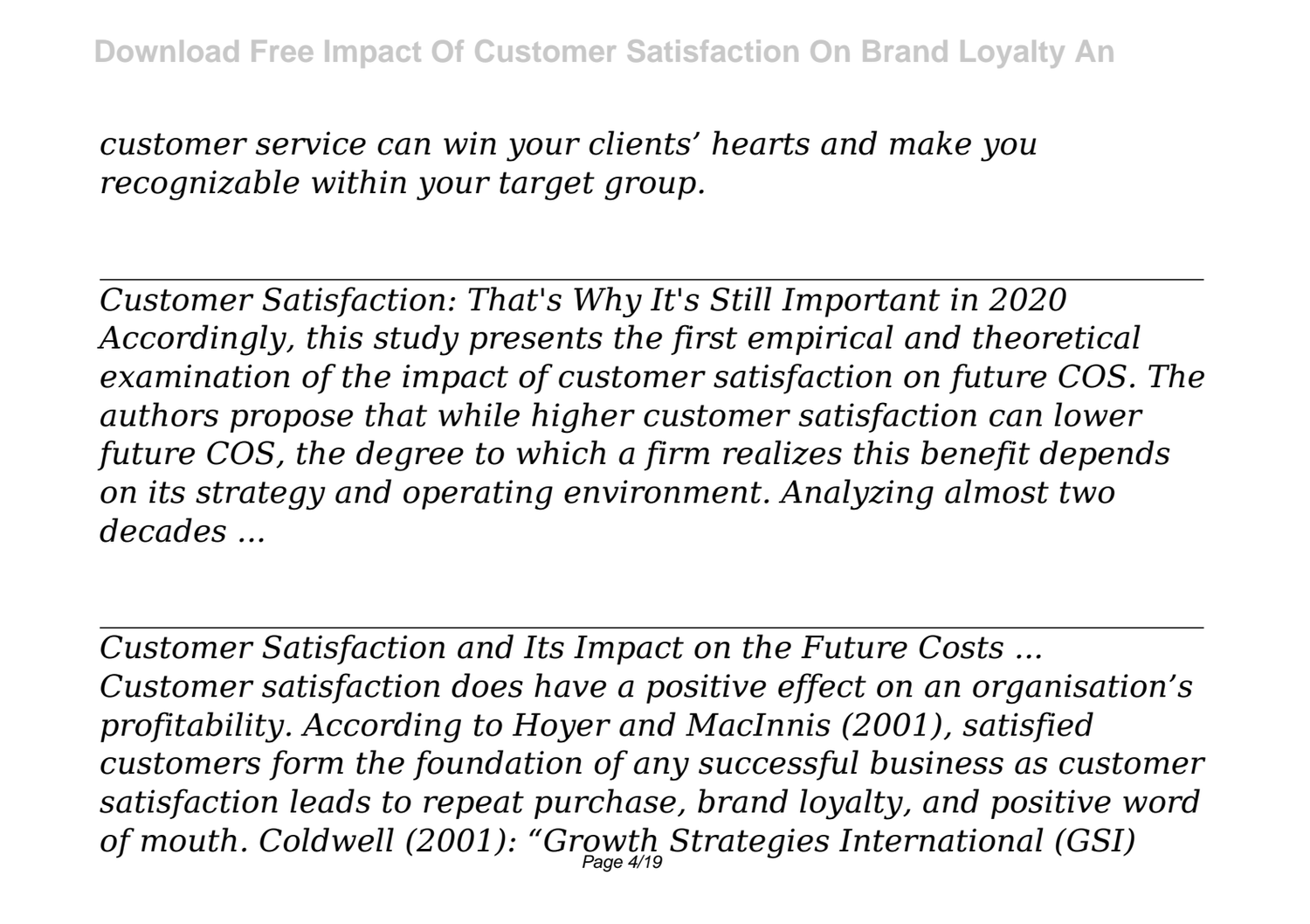*performed a statistical analysis of Customer Satisfaction data encompassing the findings of over 20,000 customer surveys conducted in 40 countries by ...*

*Effect of customer satisfaction on profitability Following are the important factors that could affect customer satisfaction: Departmentwise capability of the supplier. Technological and engineering or re-engineering aspects of products and services. Type and quality of response provided by the supplier. Supplier's capability to commit on ...*

*Factors affecting Customer Satisfaction Employees are the driving factor behind customer satisfaction. Employee interactions set the tone for a positive or negative customer experience. When employees aren't happy at work, their...*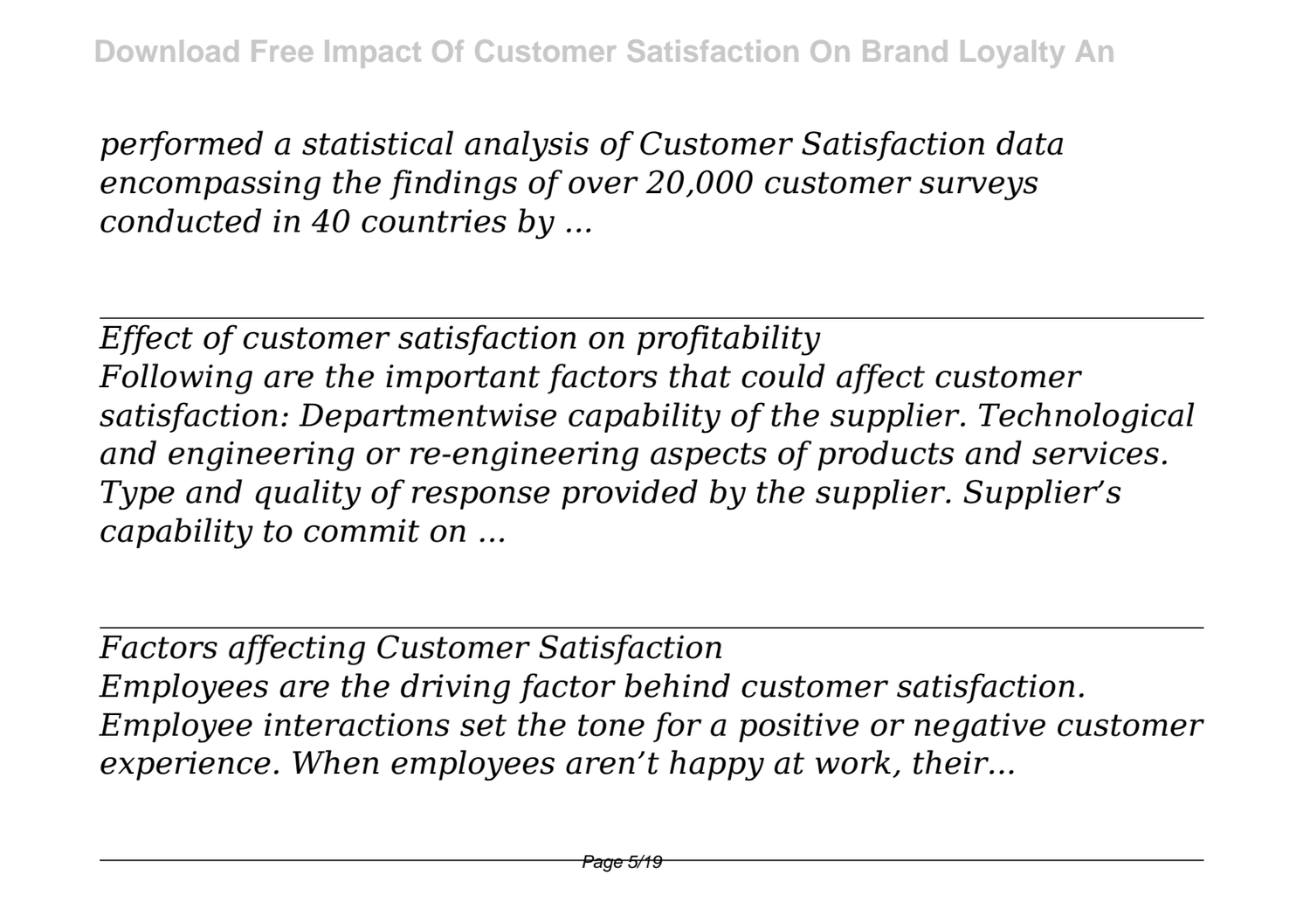*How Employee Satisfaction Affects Customer Satisfaction Customer satisfaction is an integral part of business objectives of any organization irrespective of the nature of the organization and however, more pronounced in business oriented organizations can be achieved through understanding the needs of the target market and the provision of needs satisfying packages in meeting and satisfying these needs at a greater extent, thus, building and maintaining long lasting and favourable relationship with the target market.*

*Impact of Customer Satisfaction on Customer Retention: A ... Factors affecting customer satisfaction is of worth importance in order to know the reasons or the factors which are responsible to create satisfaction among customers for a particular brand....*

*(PDF) Factors Affecting Customer Satisfaction Higher Customer Contact, Higher Impact. The connection between customer and employee satisfaction was not equal across all sectors,* Page 6/19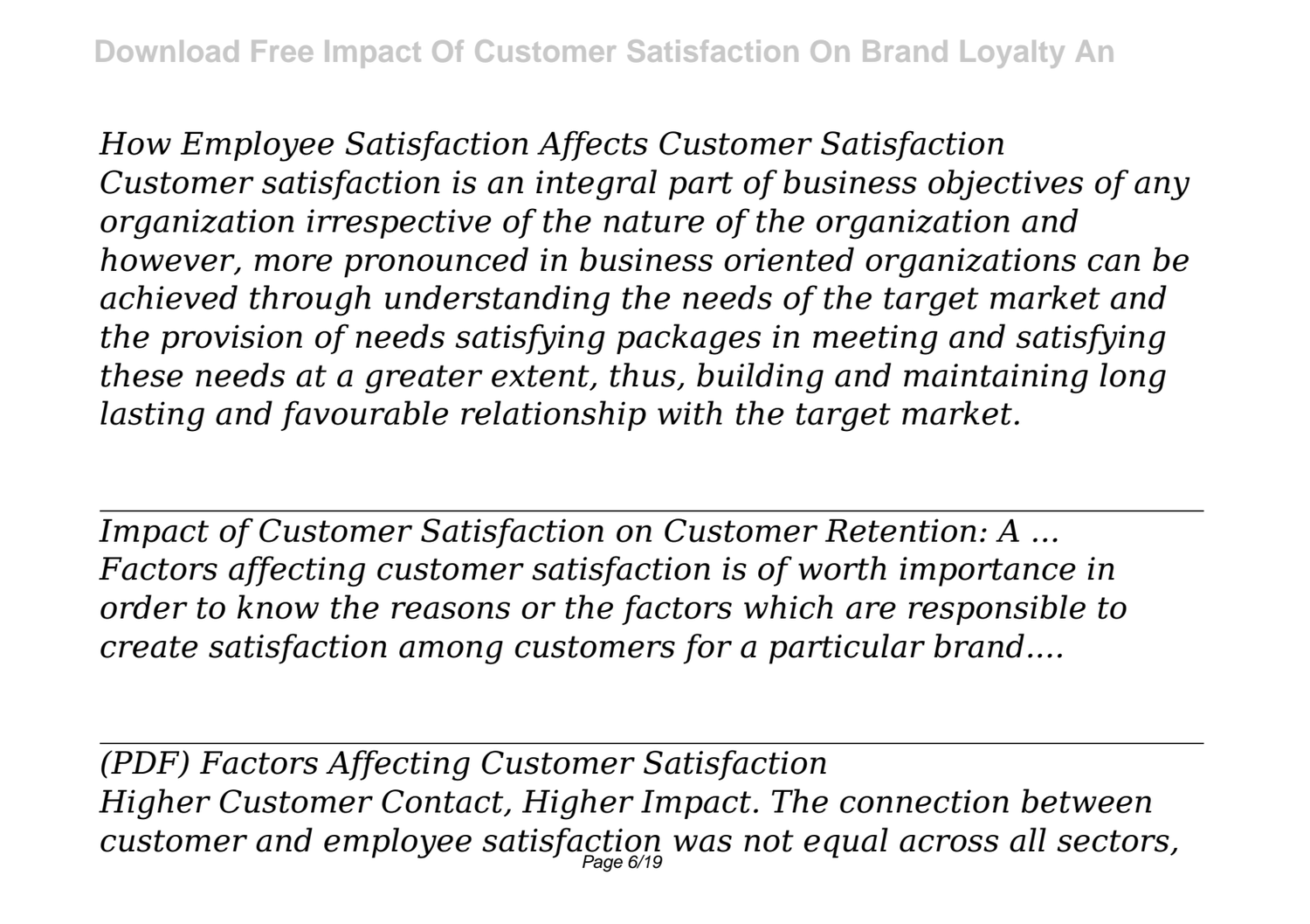*however. In industries where front-line employees directly interact with customers, employee satisfaction had an even bigger impact on customer satisfaction.*

*How Glassdoor Reviews Impact Customer Satisfaction ... Customer satisfaction is defined as a measurement that determines how happy customers are with a company's products, services, and capabilities. Customer satisfaction information, including surveys and ratings, can help a company determine how to best improve or changes its products and services. An organization's main focus must be to satisfy its customers.*

*What is Customer Satisfaction? | ASQ The current study aims at providing necessary literature for e-banking by investigating the impact of e-banking on customer satisfaction in emerging economies. Theoretically, the higher the degree of services the higher the satisfaction level associated with the service or product* Page 7/19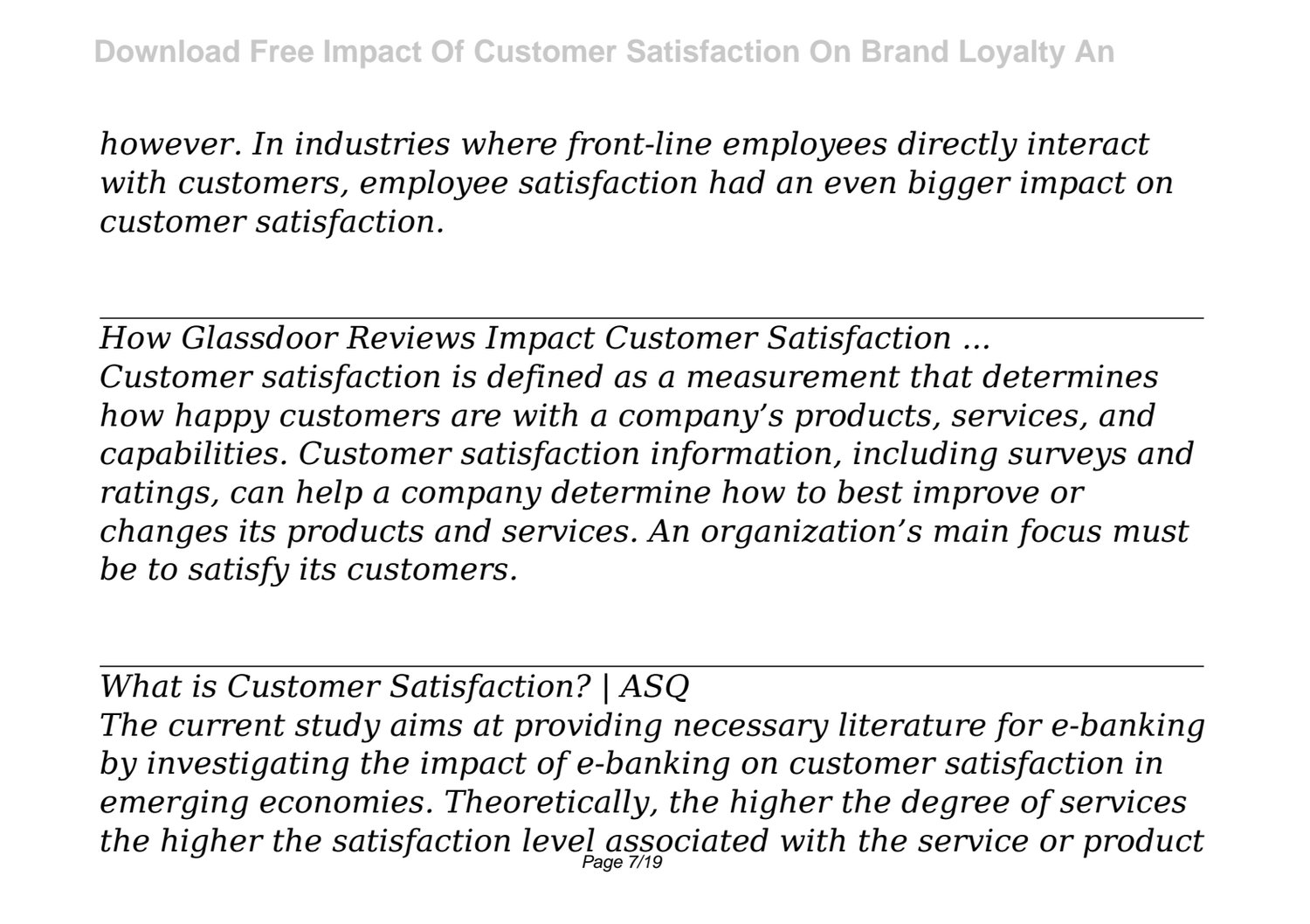*offered. The service is usually found in service quality measure.*

*Impact of Internet Banking and Customer Satisfaction ... Furthermore factors were identified (based on previous research of authors) that have an impact on customer satisfaction (among these factors include product quality, customer requirements for...*

*Effect of Customer Satisfaction on Company Performance The impact of service quality dimensions on customer satisfaction was captured through regression analysis. The key findings of the study revealed that the respondents showed on average an "Agree" response in the five areas, namely, tangibles, responsiveness,*

*Impact of Service Quality on Customer Loyalty and Customer ... Customer satisfaction is the internal feelings of every individual which may be satisfaction or dissatisfaction resulting from the assessment of* Page 8/19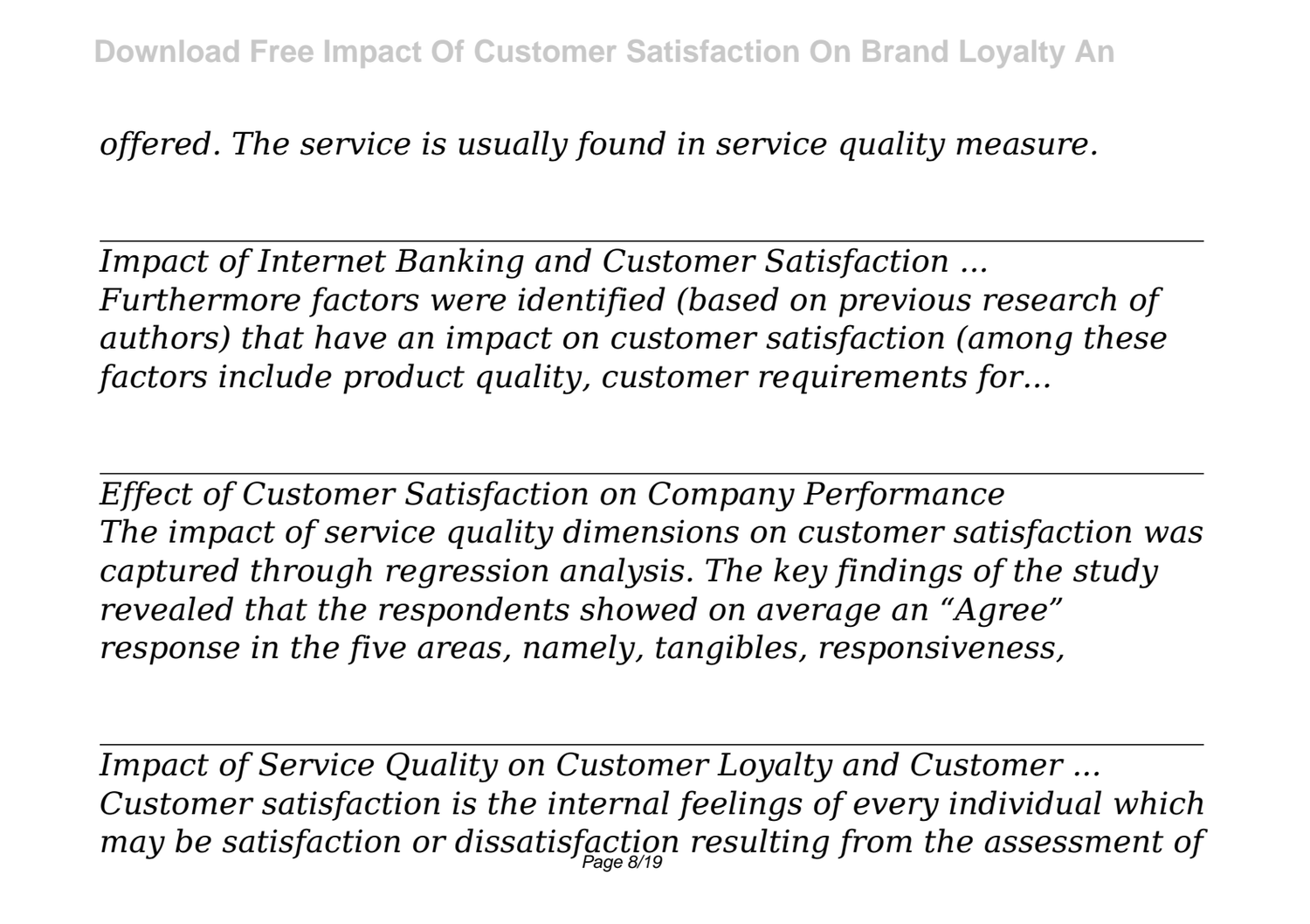*services provided to an individual in context to customer's anticipation by an organization Hotels are continuously trying to improve the service just to satisfy their customer because higher customer satisfaction will leads towards customer loyalty.*

*Service Quality & Customer Satisfaction In The Hotel ... While measuring customer satisfaction is, undoubtedly a priority, so is measuring employee satisfaction. This data could strengthen the backbone of internal operations: nurturing highly engaged employees, will lead to more efficient business performance which can only result in improved customer satisfaction.*

*How Employee Satisfaction Drives Customer Satisfaction The Customer Satisfaction page provides a detailed view of customer satisfaction (CSAT) survey data, including the average CSAT score over time and the topics that are having the most impact on the CSAT score. The Customer Satisfaction page includes a variety of charts* Page 9/19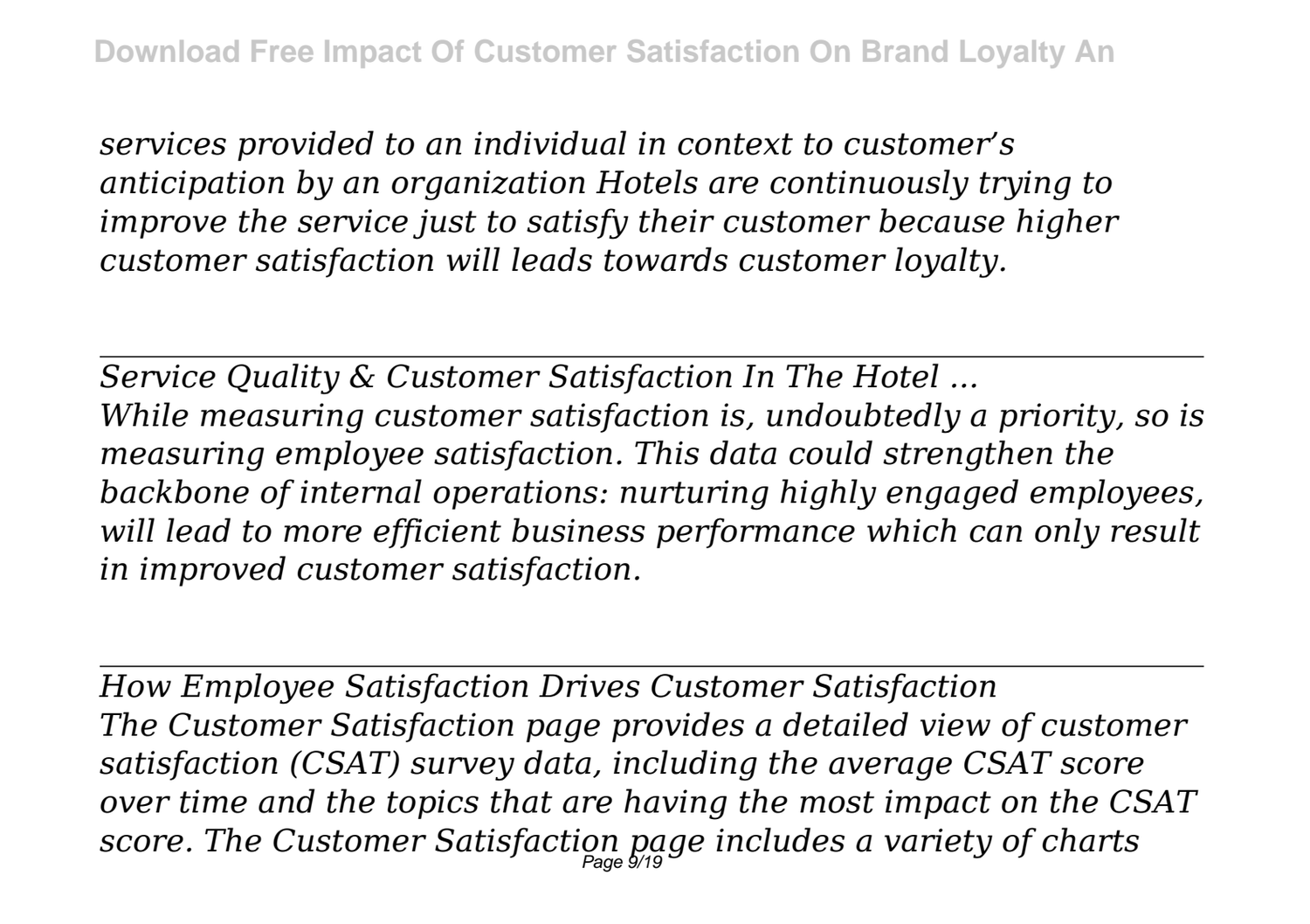## *with graphical views of your bot's customer satisfaction indicators.*

*The Impact of Words on Customer Satisfaction Words to Use v Words to Lose Why is customer satisfaction important? Customer Service Vs. Customer Experience The importance of measuring customer satisfaction Starbucks CEO says, "Customers are Number Two." [The effects of employee satisfaction] Customer Satisfaction Scorecard - Analyzing half a million complaints The Impact of Employee Satisfaction on Customer Satisfaction The Three C's of Customer Satisfaction Webinar replay 5 great ways to improve customer satisfaction Customer Satisfaction - Business management Level 5 11 Principles for How to Write Good Customer Survey Questions Book Except...Focus on Customer Satisfaction for Increased Revenues How to give great customer service: The L.A.S.T. method SteveJobs CustomerExperience What is Customer Experience? Why Customer Service Matters How To Make Your Customers Happy \u0026 Satisfied Good vs. Bad customer service Why is customer service* Page 10/19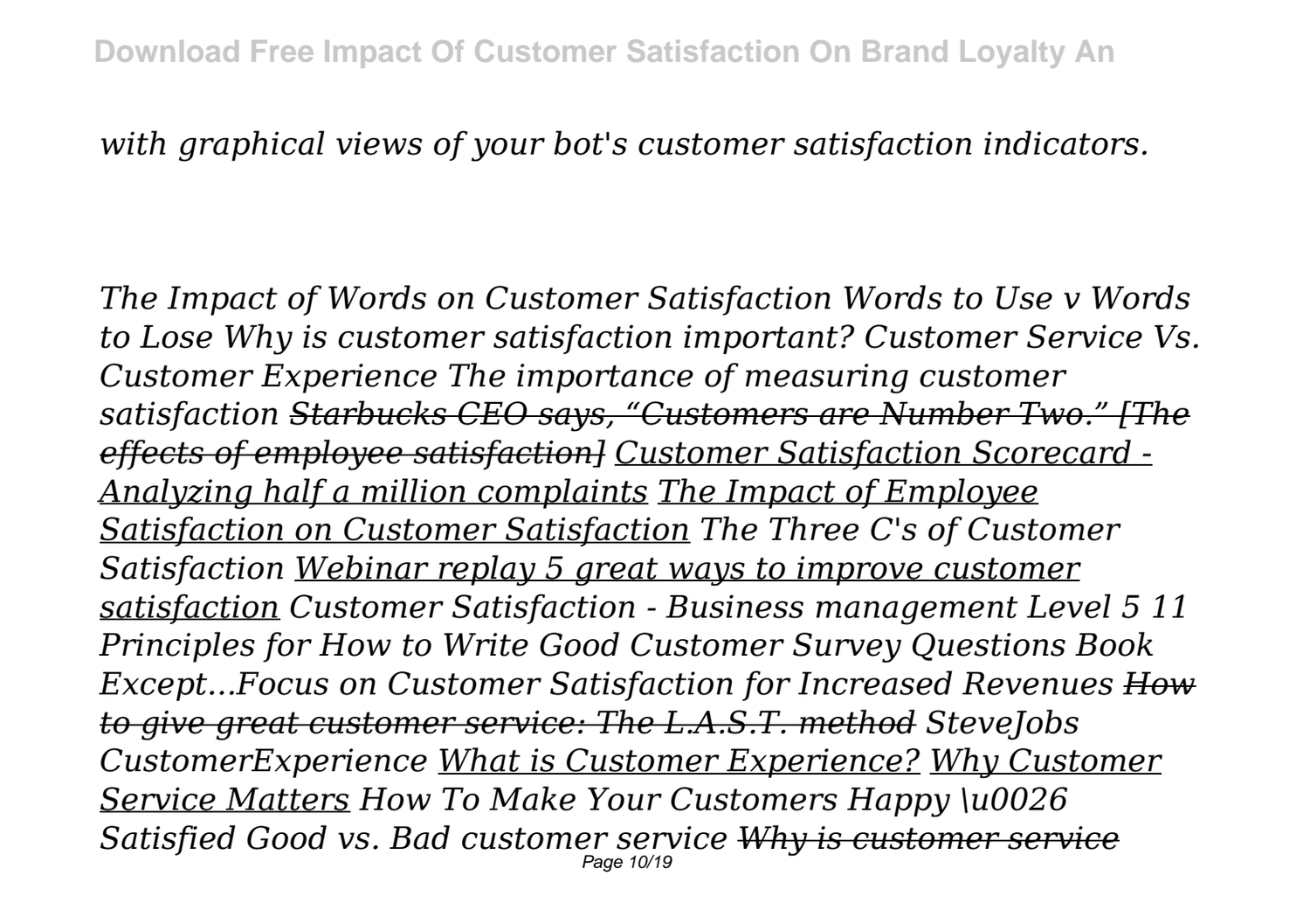## *important? 15 STEPS TO GREAT CUSTOMER SERVICE*

*What's the Difference Between Employee Satisfaction and Employee Engagement*

*How to Increase Customer Satisfaction and SalesHow to Increase Customer Satisfaction, Brand Loyalty, and Gain Upsells Understanding Customer Satisfaction*

*Big Book of Buyer Behavior ResearchCustomer Satisfaction Approach in TQM How to Create Loyal Customers and Keep Customers Satisfied | Customer Retention Strategies Customer Satisfaction ( customer satisfaction survey )Cambridge ielts listening*

*Impact Of Customer Satisfaction On*

*Customer satisfaction doesn't just impact the business' bottom line, it also impacts team morale and retention rate. Businesses need money to survive. To make money, businesses need customers. Ideally, these customers are happy, tell their friends about you, and keep coming back.*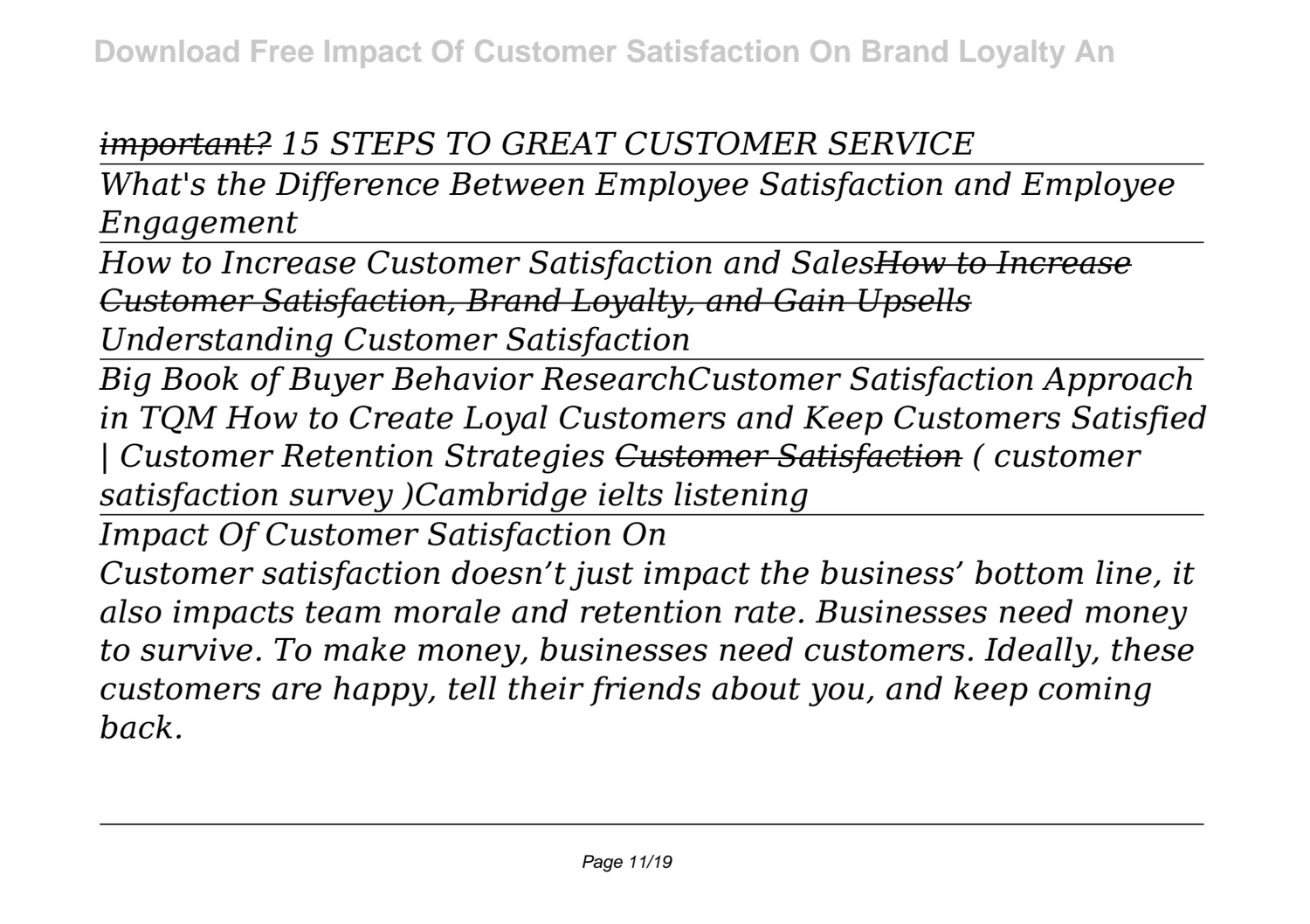*The Importance of Customer Satisfaction | Customer ... Customer satisfaction is important because it provides marketers and business owners with a metric that they can use to manage and improve their businesses. In a survey of nearly 200 senior marketing managers, 71 percent responded that they found a customer satisfaction metric very useful in managing and monitoring their businesses.*

*6 reasons why customer satisfaction is important In today's fast-paced business world, customer satisfaction is the new mainstream. Businesses of any size can connect to its customers via many channels — email, Facebook, Twitter, phone, live...*

*How Customer Satisfaction Impacts Your Business - Business ... Customer satisfaction is defined as a measurement that determines how products or services provided by a company meet customer expectations. Customer satisfaction is one of the most important* Page 12/19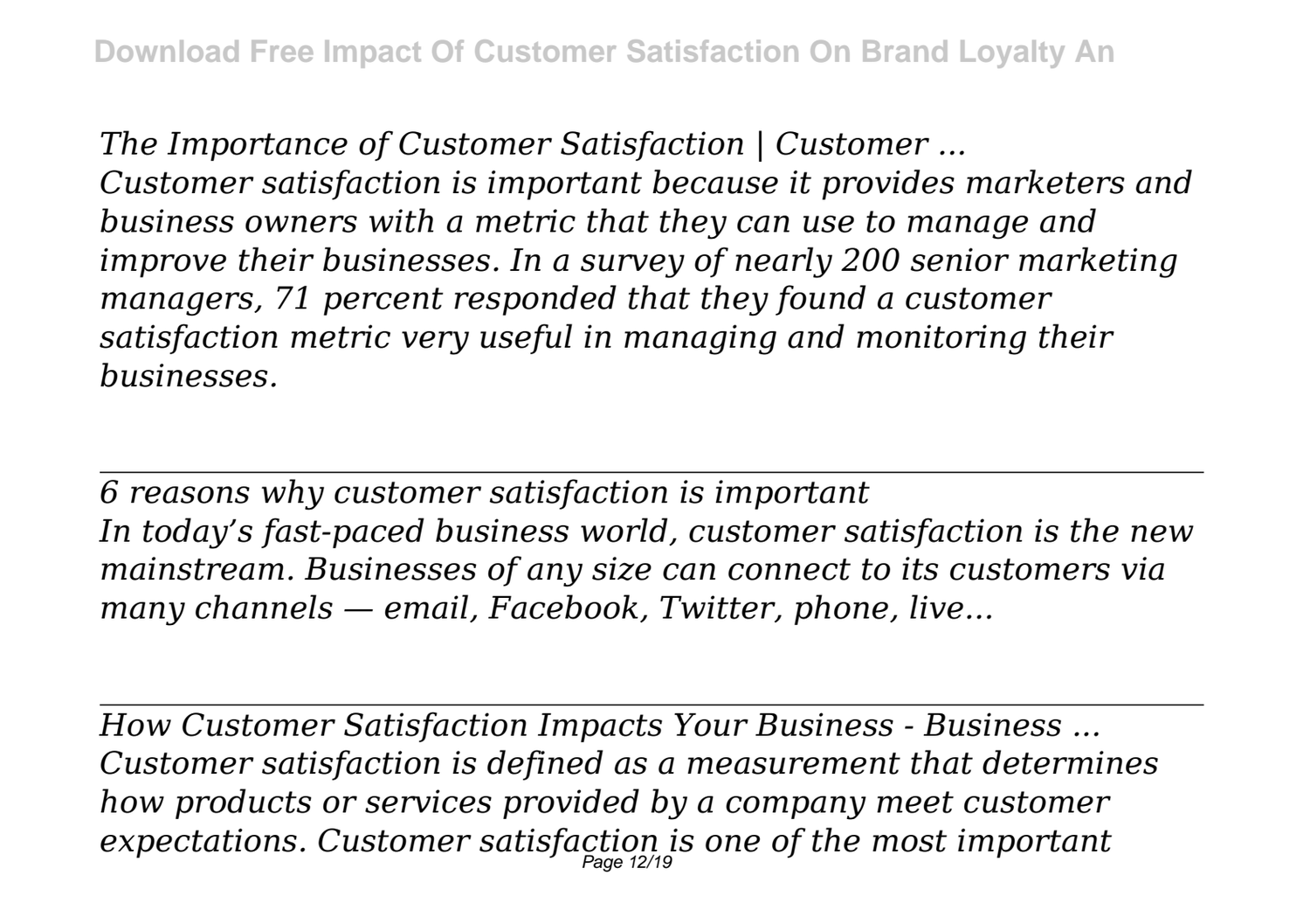*indicators of consumer purchase intentions and loyalty. High-standard customer service can win your clients' hearts and make you recognizable within your target group.*

*Customer Satisfaction: That's Why It's Still Important in 2020 Accordingly, this study presents the first empirical and theoretical examination of the impact of customer satisfaction on future COS. The authors propose that while higher customer satisfaction can lower future COS, the degree to which a firm realizes this benefit depends on its strategy and operating environment. Analyzing almost two decades ...*

*Customer Satisfaction and Its Impact on the Future Costs ... Customer satisfaction does have a positive effect on an organisation's profitability. According to Hoyer and MacInnis (2001), satisfied customers form the foundation of any successful business as customer satisfaction leads to repeat purchase, brand loyalty, and positive word* Page 13/19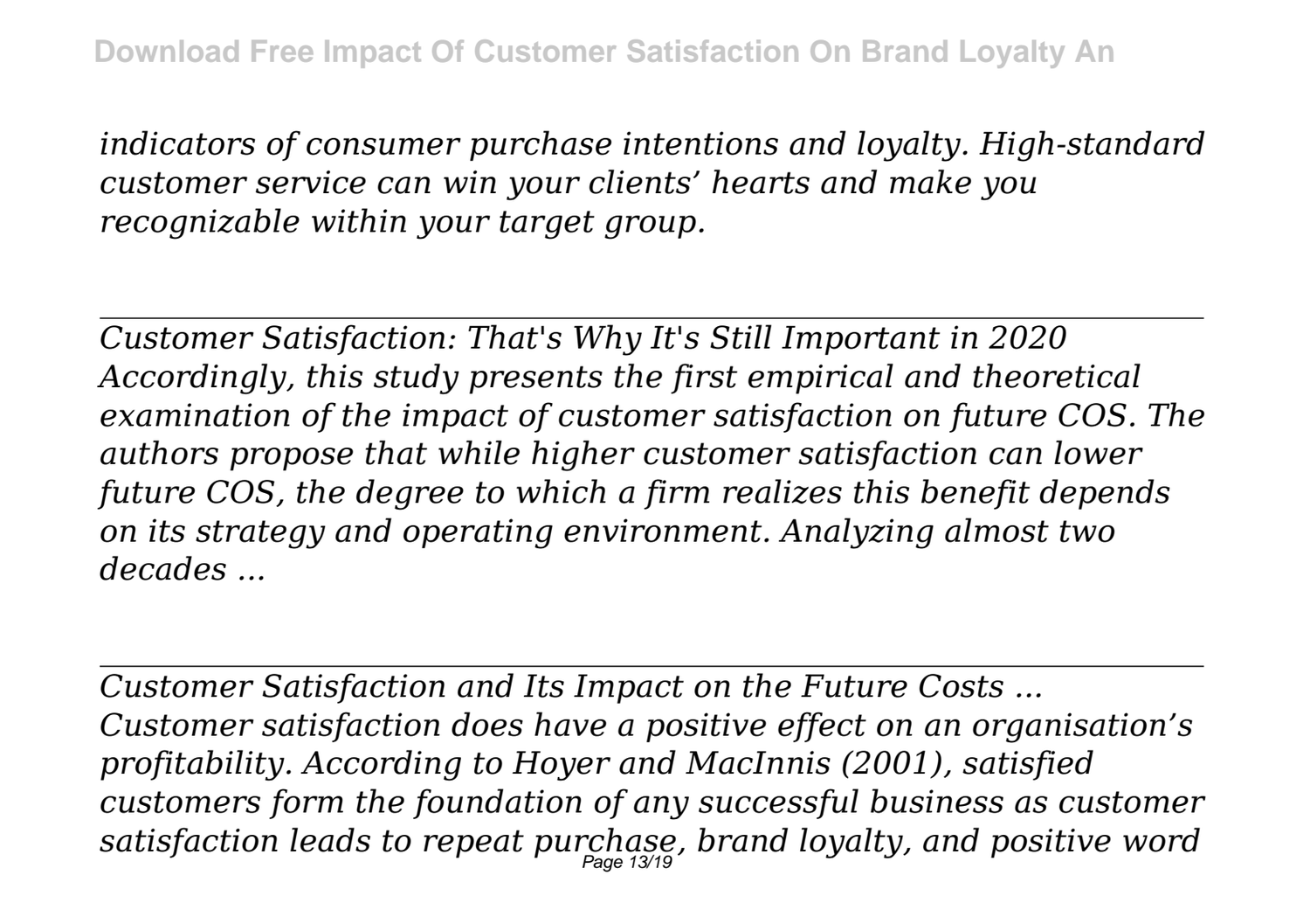*of mouth. Coldwell (2001): "Growth Strategies International (GSI) performed a statistical analysis of Customer Satisfaction data encompassing the findings of over 20,000 customer surveys conducted in 40 countries by ...*

*Effect of customer satisfaction on profitability Following are the important factors that could affect customer satisfaction: Departmentwise capability of the supplier. Technological and engineering or re-engineering aspects of products and services. Type and quality of response provided by the supplier. Supplier's capability to commit on ...*

*Factors affecting Customer Satisfaction Employees are the driving factor behind customer satisfaction. Employee interactions set the tone for a positive or negative customer experience. When employees aren't happy at work, their...*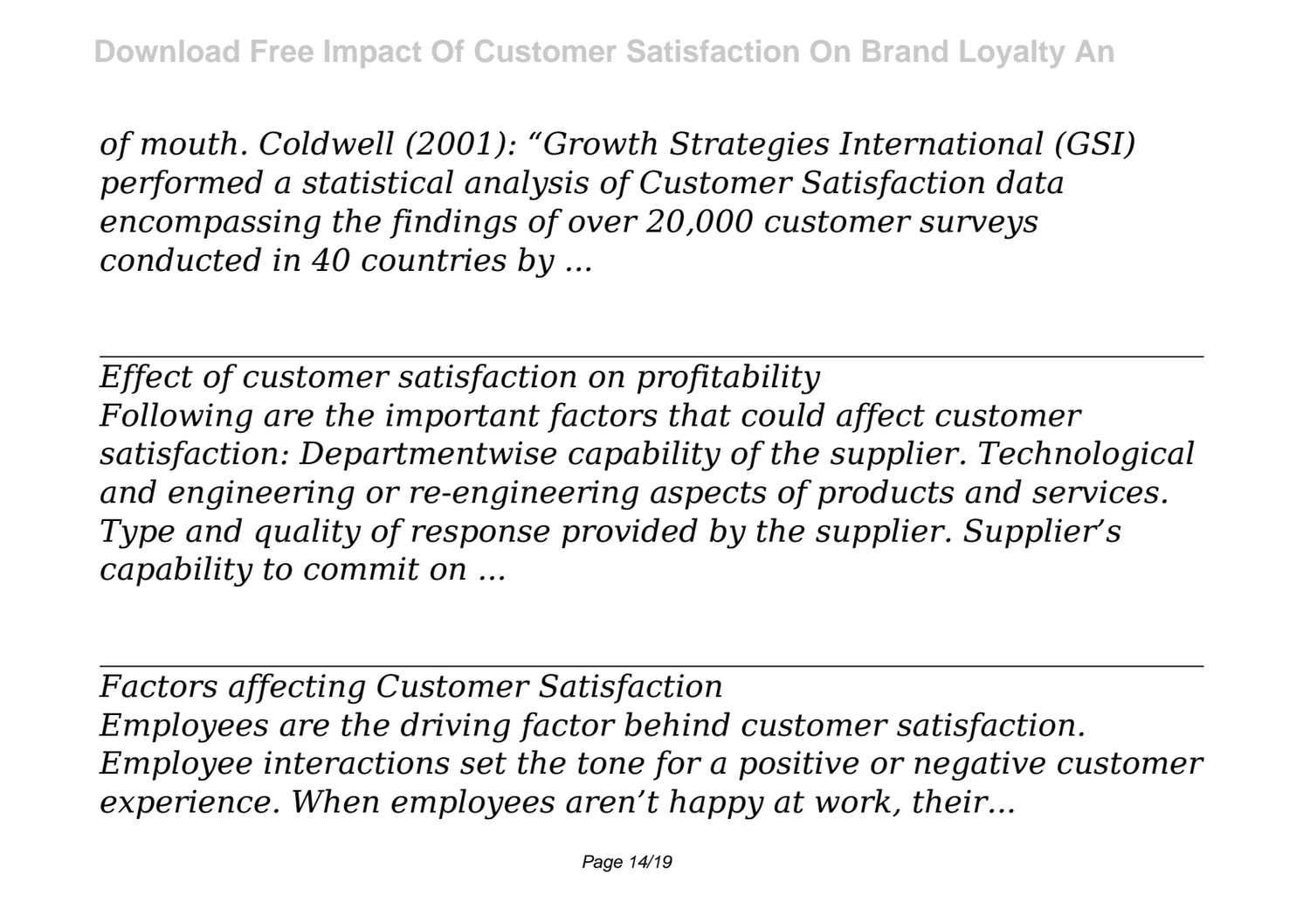*How Employee Satisfaction Affects Customer Satisfaction Customer satisfaction is an integral part of business objectives of any organization irrespective of the nature of the organization and however, more pronounced in business oriented organizations can be achieved through understanding the needs of the target market and the provision of needs satisfying packages in meeting and satisfying these needs at a greater extent, thus, building and maintaining long lasting and favourable relationship with the target market.*

*Impact of Customer Satisfaction on Customer Retention: A ... Factors affecting customer satisfaction is of worth importance in order to know the reasons or the factors which are responsible to create satisfaction among customers for a particular brand....*

*(PDF) Factors Affecting Customer Satisfaction Higher Customer Contact, Higher Impact. The connection between* Page 15/19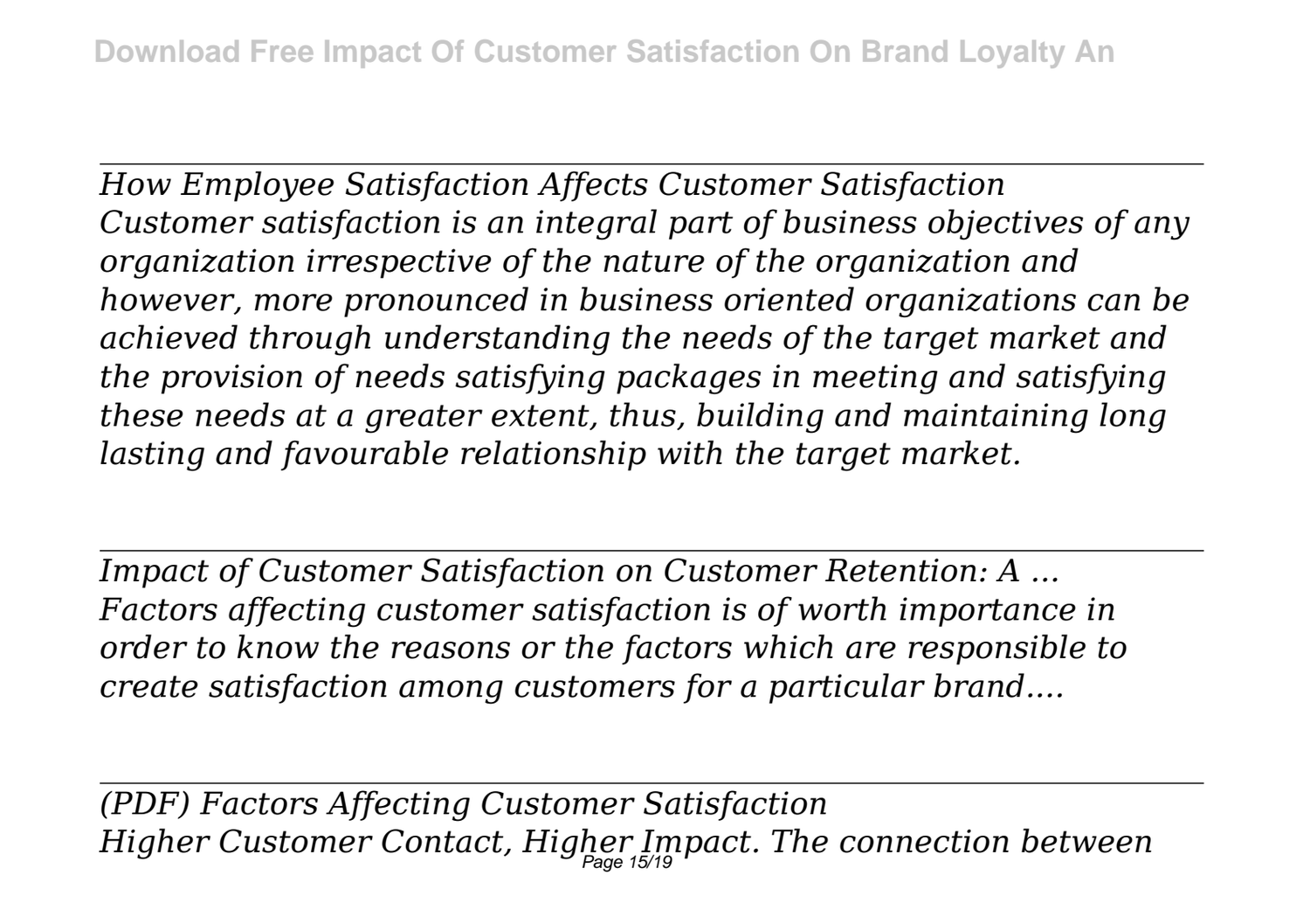*customer and employee satisfaction was not equal across all sectors, however. In industries where front-line employees directly interact with customers, employee satisfaction had an even bigger impact on customer satisfaction.*

*How Glassdoor Reviews Impact Customer Satisfaction ... Customer satisfaction is defined as a measurement that determines how happy customers are with a company's products, services, and capabilities. Customer satisfaction information, including surveys and ratings, can help a company determine how to best improve or changes its products and services. An organization's main focus must be to satisfy its customers.*

*What is Customer Satisfaction? | ASQ The current study aims at providing necessary literature for e-banking by investigating the impact of e-banking on customer satisfaction in emerging economies. Theoretically, the higher the degree of services* Page 16/19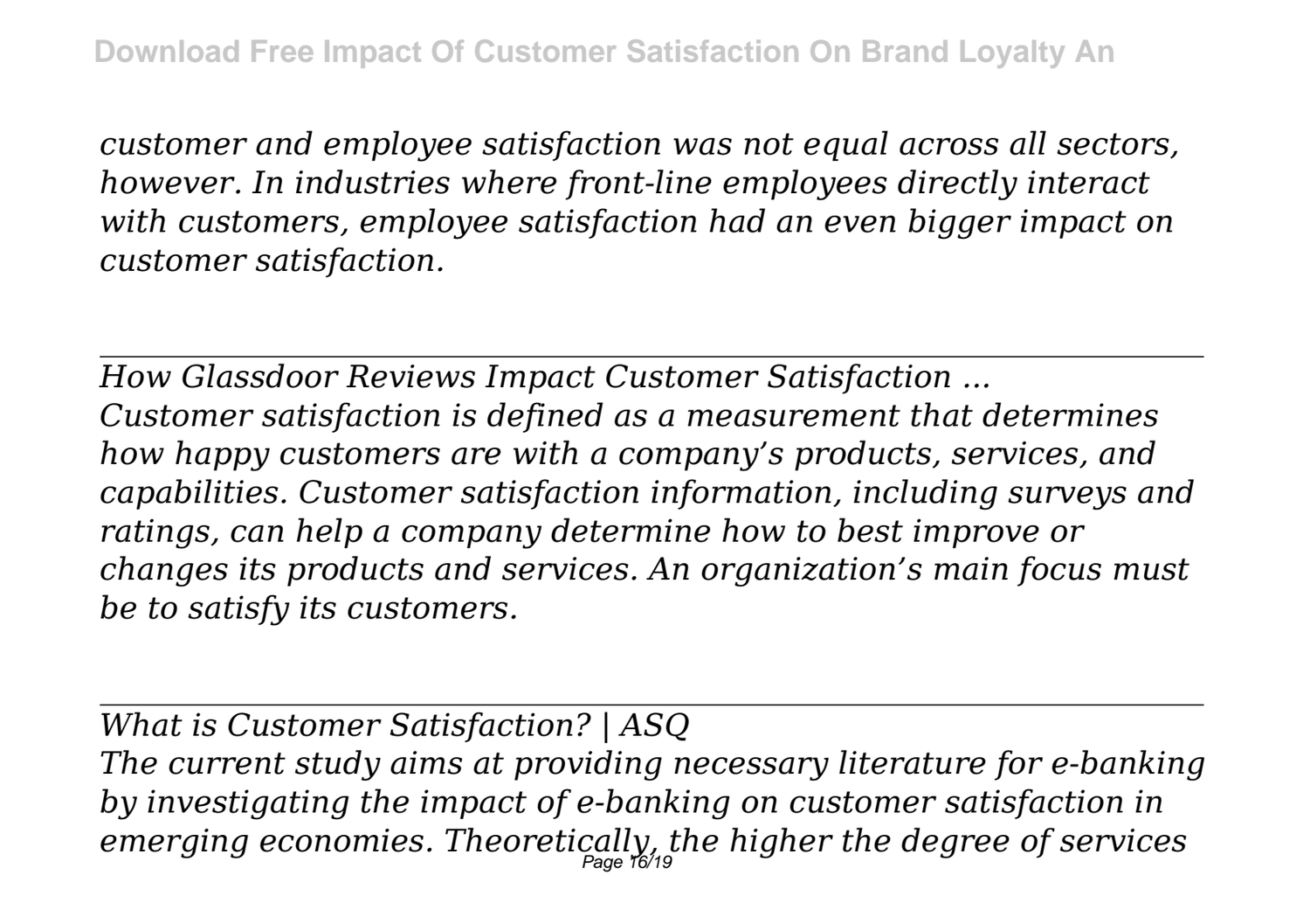*the higher the satisfaction level associated with the service or product offered. The service is usually found in service quality measure.*

*Impact of Internet Banking and Customer Satisfaction ... Furthermore factors were identified (based on previous research of authors) that have an impact on customer satisfaction (among these factors include product quality, customer requirements for...*

*Effect of Customer Satisfaction on Company Performance The impact of service quality dimensions on customer satisfaction was captured through regression analysis. The key findings of the study revealed that the respondents showed on average an "Agree" response in the five areas, namely, tangibles, responsiveness,*

*Impact of Service Quality on Customer Loyalty and Customer ... Customer satisfaction is the internal feelings of every individual which* Page 17/19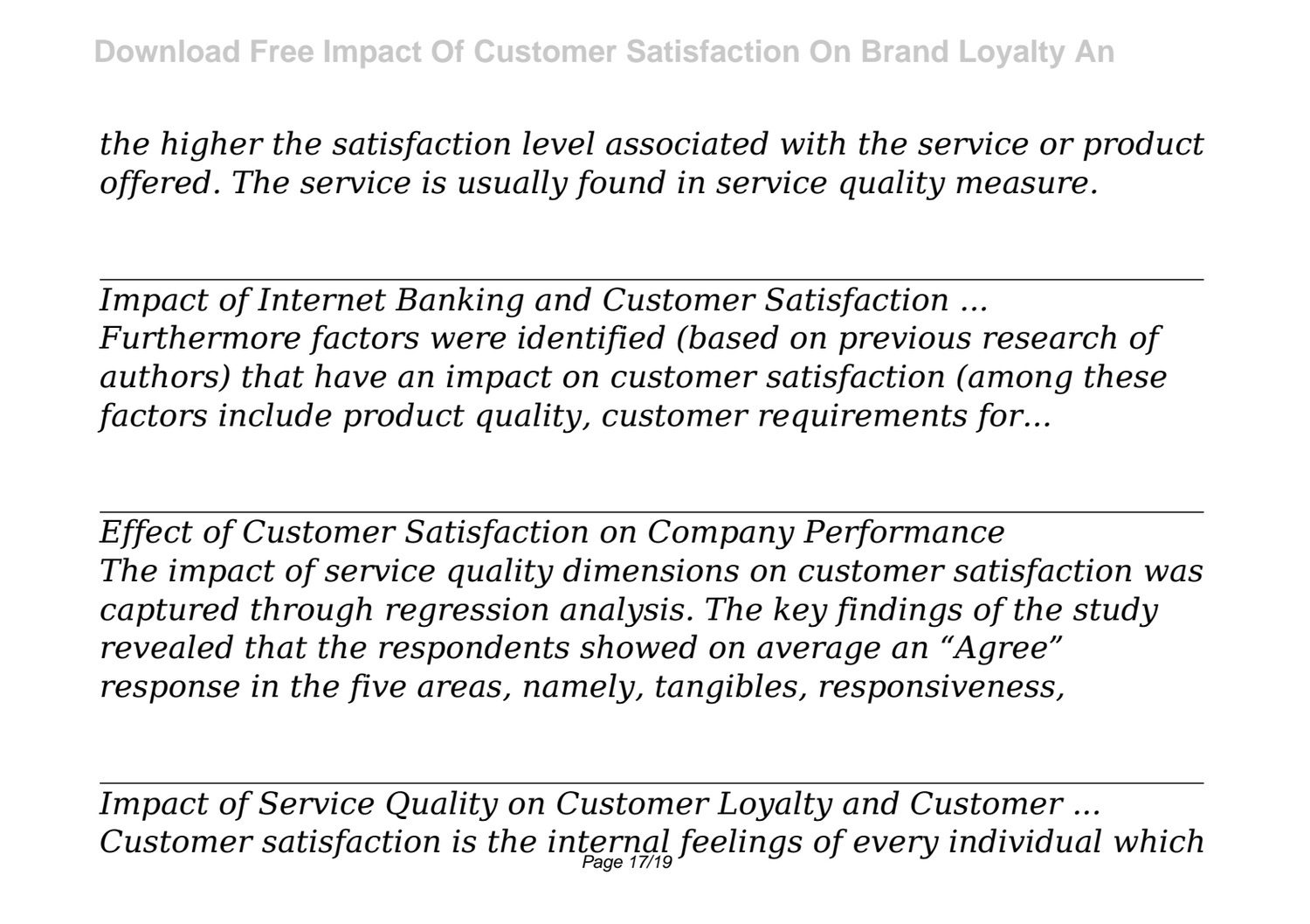*may be satisfaction or dissatisfaction resulting from the assessment of services provided to an individual in context to customer's anticipation by an organization Hotels are continuously trying to improve the service just to satisfy their customer because higher customer satisfaction will leads towards customer loyalty.*

*Service Quality & Customer Satisfaction In The Hotel ... While measuring customer satisfaction is, undoubtedly a priority, so is measuring employee satisfaction. This data could strengthen the backbone of internal operations: nurturing highly engaged employees, will lead to more efficient business performance which can only result in improved customer satisfaction.*

*How Employee Satisfaction Drives Customer Satisfaction The Customer Satisfaction page provides a detailed view of customer satisfaction (CSAT) survey data, including the average CSAT score over time and the topics that are having the most impact on the CSAT* Page 18/19